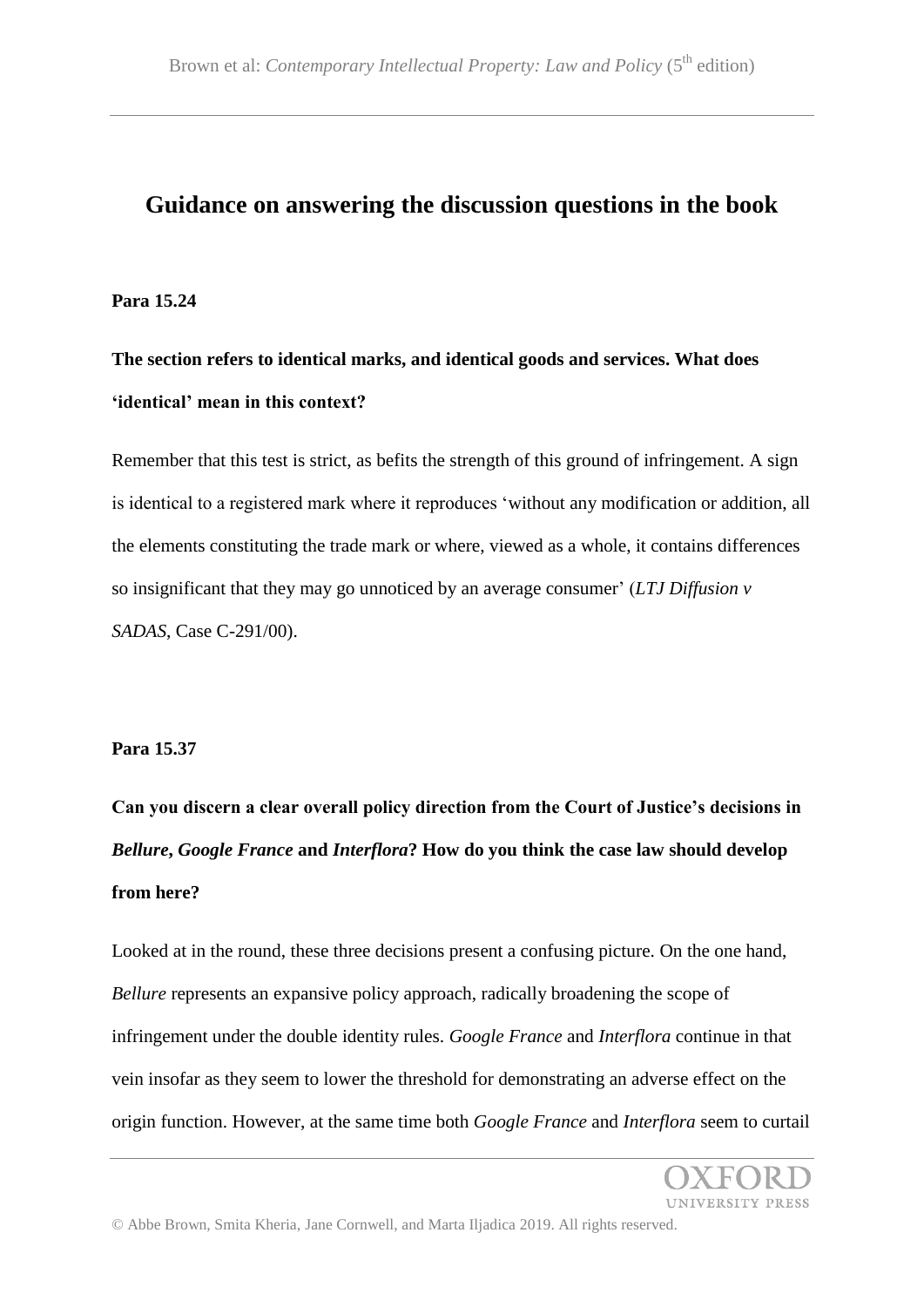the circumstances in which the advertising or investment functions may be harmed. It seems fair to conclude that the messages from the Court of Justice on the new 'extended functions' are mixed – perhaps the Court is quietly back-tracking from *Bellure*?

**Para 15.50**

**As well as aural and visual considerations, can you think of any other senses that might be used in assessing similarities between marks? Consider the debate in Chapter 14 as to whether taste and smell marks can be registered. Are there any implications for the assessment of similarity between marks arising from the removal of the requirement for graphic representation by the 2015 EU trade mark reform package?**

If non-conventional marks such as smells or tastes do ever come to be validly registered, this may well require a re-think of the Court of Justice's approach to assessing the similarity of marks. At the moment, the Court of Justice's approach focusses on the aural, visual and conceptual similarities between marks – there is, however, no place for assessing marks such as smells or tastes in aural or visual terms.

## **Para 15.80**

**In what other circumstances can you envisage the test of 'due cause' being used in the interests of fair competition? Do you think that the concept of 'due cause' is a satisfactory way of placing boundaries on the scope of the trade mark monopoly**?